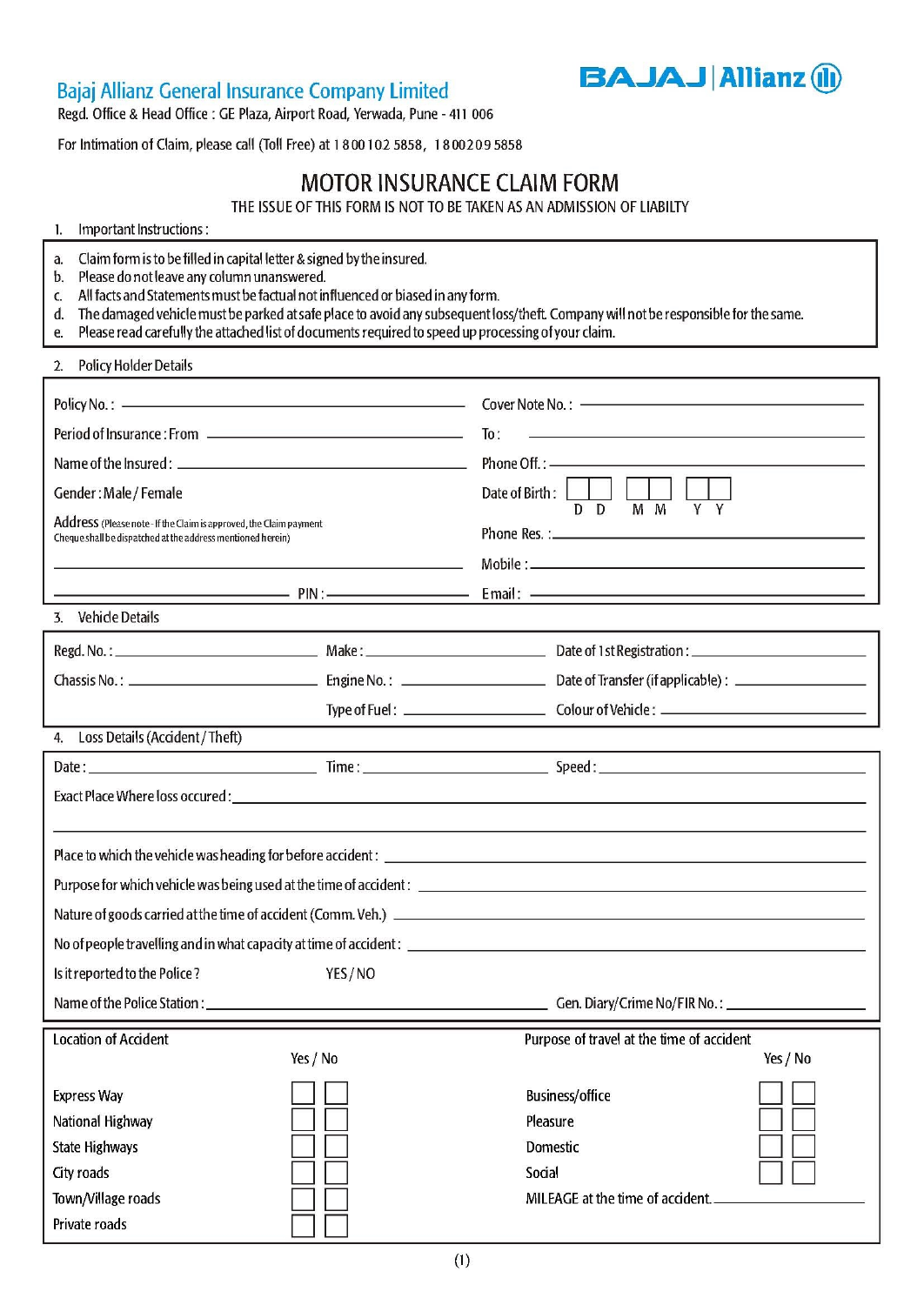### 6. Give a rough sketch describing the road map & position of the vehicle at the time of accident.

#### 7, Driver Details

| Name: when the contract of the contract of the contract of the contract of the contract of the contract of the contract of the contract of the contract of the contract of the contract of the contract of the contract of the |                                                |
|--------------------------------------------------------------------------------------------------------------------------------------------------------------------------------------------------------------------------------|------------------------------------------------|
| Address: (If different from the one mentioned above)                                                                                                                                                                           |                                                |
|                                                                                                                                                                                                                                | Date of Birth as shown on the License          |
|                                                                                                                                                                                                                                | M M<br>Y Y<br>D<br>D.<br>Gender: Male / Female |
|                                                                                                                                                                                                                                |                                                |
|                                                                                                                                                                                                                                |                                                |
| Class: MCycle/LMV/HGV/Transport/Non-Transport                                                                                                                                                                                  | Type: Permanent / Learners                     |

### 8. Occupant / Passenger / Third Party Injury Details

| Sr. No. | Name | Address | Phone No. | In What | Capacity | Nature of Injury |
|---------|------|---------|-----------|---------|----------|------------------|
|         |      |         |           |         |          |                  |
|         |      |         |           |         |          |                  |
|         |      |         |           |         |          |                  |
|         |      |         |           |         |          |                  |
|         |      |         |           |         |          |                  |
|         |      |         |           |         |          |                  |

#### 9. Third Party Property Damage (include other vehicle involved)

Declaration

1. I/We the above named, do hereby, to the best of my/our knowledge and belief, warrant the truth of the foregoing statements in every respect and agree that if I have made any false or fraudulent statement of there be any suppression or concealment, the policy shall be cancelled and the claim shall be forfeited.

2. I/We have received a list of documents with this claim Form and have understood all the requirement to be fulfilled for administration of this claim and the Company shall not be held responsible for any delay in settlement of claim due to non-fulfilment of requirements including the documents as mentioned above.

3. I/We agree to provide additional information to the Company, if required.